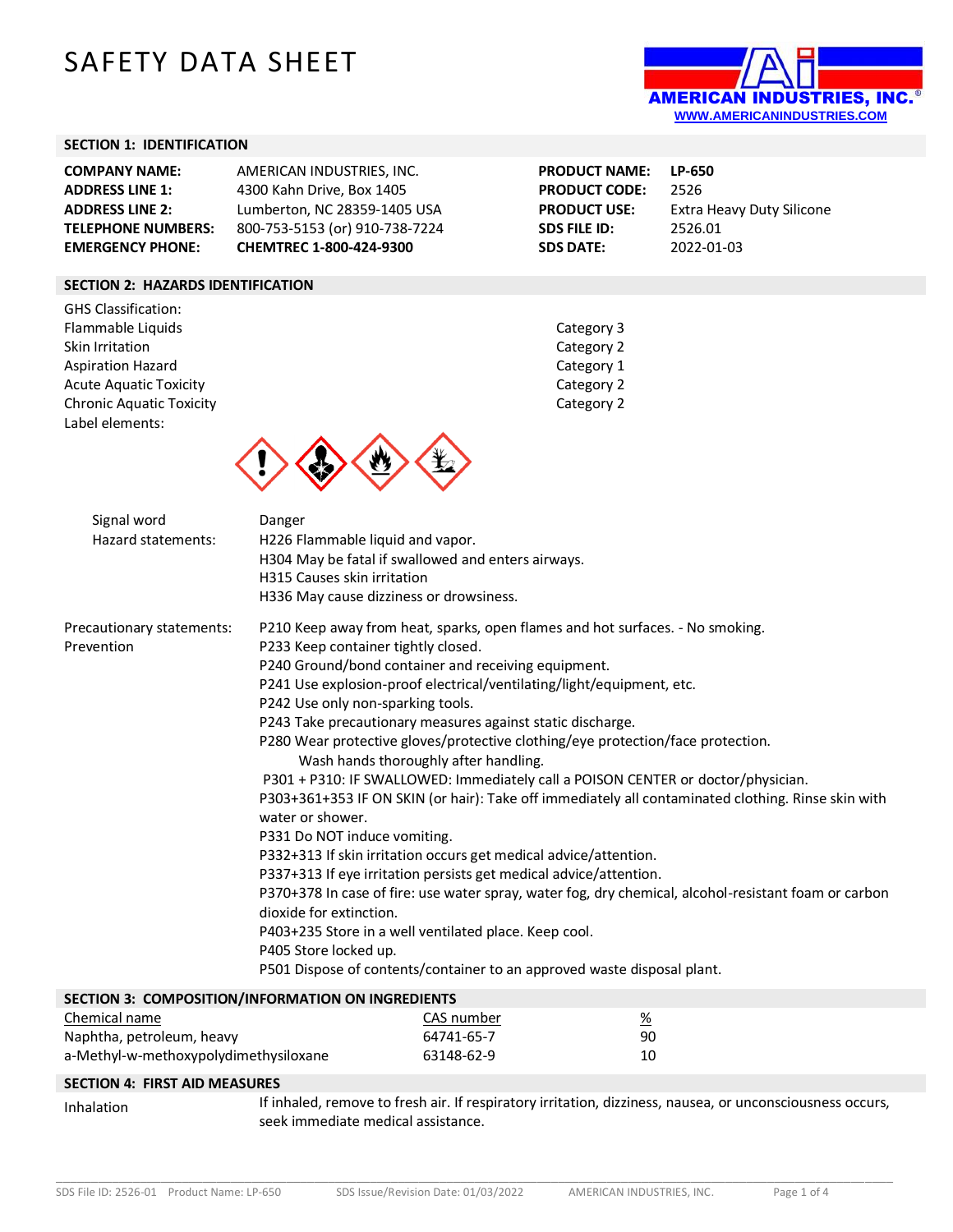| Skin contact                                                                                                                                                                                                                                                                                                                                         | Remove contaminated clothing. Wash with soap and water. Seek medical attention if irritation persists.                                                                                                                                                                                           |                                                   |              |
|------------------------------------------------------------------------------------------------------------------------------------------------------------------------------------------------------------------------------------------------------------------------------------------------------------------------------------------------------|--------------------------------------------------------------------------------------------------------------------------------------------------------------------------------------------------------------------------------------------------------------------------------------------------|---------------------------------------------------|--------------|
| Eye contact                                                                                                                                                                                                                                                                                                                                          | Flush eyes with water. Seek medical attention if irritation persists.                                                                                                                                                                                                                            |                                                   |              |
| Ingestion                                                                                                                                                                                                                                                                                                                                            | Do NOT induce vomiting unless directed to do so by medical personnel. Never give anything by mouth<br>to an unconscious person. Rinse mouth with water. Seek medical attention if symptoms appear.                                                                                               |                                                   |              |
| <b>SECTION 5: FIRE-FIGHTING MEASURES</b>                                                                                                                                                                                                                                                                                                             |                                                                                                                                                                                                                                                                                                  |                                                   |              |
| Suitable extinguishing<br>media                                                                                                                                                                                                                                                                                                                      | Use water spray, alcohol-resistant foam, dry chemical or carbon dioxide.                                                                                                                                                                                                                         |                                                   |              |
| Hazardous combustion<br>products                                                                                                                                                                                                                                                                                                                     | Oxides of carbon and various hydrocarbons.                                                                                                                                                                                                                                                       |                                                   |              |
| Fire fighting procedures                                                                                                                                                                                                                                                                                                                             | As in any fire, wear a self-contained breathing apparatus in pressure-demand, MSHA/NIOSH (approved<br>or equivalent), and full protective gear.                                                                                                                                                  |                                                   |              |
| Unusual fire and explosion<br>hazards                                                                                                                                                                                                                                                                                                                | Containers can build up pressure if exposed to heat and/or fire. Use water spray to keep fire-exposed<br>containers cool. Containers may explode in the heat of a fire. Vapors will form an explosive mixture<br>with air. Vapors will travel to a source of ignition and flash back.            |                                                   |              |
| <b>SECTION 6: ACCIDENTAL RELEASE MEASURES</b>                                                                                                                                                                                                                                                                                                        |                                                                                                                                                                                                                                                                                                  |                                                   |              |
|                                                                                                                                                                                                                                                                                                                                                      | Provide adequate ventilation. Evacuate all non-essential personnel from the spill area. Eliminate all ignition sources. Suitable<br>protective clothing should be worn. Shut off or plug source of spill.                                                                                        |                                                   |              |
| Small spills                                                                                                                                                                                                                                                                                                                                         | Absorb on inert media and collect into suitable container.                                                                                                                                                                                                                                       |                                                   |              |
| Large spills                                                                                                                                                                                                                                                                                                                                         | Dike spill area to contain liquid. Salvage as much re-useable liquid as possible into a suitable container.<br>Contain spillage, and then collect with an electrically protected vacuum cleaner or by wet-brushing and<br>place in container for disposal according to local regulations.        |                                                   |              |
| <b>SECTION 7: HANDLING AND STORAGE</b>                                                                                                                                                                                                                                                                                                               |                                                                                                                                                                                                                                                                                                  |                                                   |              |
| Handling                                                                                                                                                                                                                                                                                                                                             | Do not get in eyes, on skin or on clothing. Do not breathe vapors or mists. Keep container closed and<br>tightly sealed when not in use. Avoid contact with skin and eyes.<br>Keep away from sources of ignition - No smoking. Take measures to prevent the build up of<br>electrostatic charge. |                                                   |              |
| Storage                                                                                                                                                                                                                                                                                                                                              | This material is a static accumulator. Use non-sparking tools. Store in a cool, dry, ventilated area, away<br>from incompatible substances. Store only in approved properly labeled containers. Containers should<br>be grounded and bonded.                                                     |                                                   |              |
|                                                                                                                                                                                                                                                                                                                                                      | SECTION 8: EXPOSURE CONTROLS/PERSONAL PROTECTION                                                                                                                                                                                                                                                 |                                                   |              |
| <b>Engineering Controls</b><br>Use explosion-proof ventilation equipment. Provide ventilation or other engineering controls to keep<br>the airborne concentrations of vapor or mists below the applicable workplace exposure limits indicated<br>below. The level of protection and types of will vary depending upon potential exposure conditions. |                                                                                                                                                                                                                                                                                                  |                                                   |              |
| <b>Exposure Limits</b>                                                                                                                                                                                                                                                                                                                               |                                                                                                                                                                                                                                                                                                  |                                                   |              |
| <b>Component Name</b>                                                                                                                                                                                                                                                                                                                                | CAS#                                                                                                                                                                                                                                                                                             | <b>OSHA</b>                                       | <b>ACGIH</b> |
| Naphtha                                                                                                                                                                                                                                                                                                                                              | 64741-65-7                                                                                                                                                                                                                                                                                       | 150 ppm                                           | 350 ppm      |
| Silicone Fluid                                                                                                                                                                                                                                                                                                                                       | 63148-62-9                                                                                                                                                                                                                                                                                       | Contains no substances with occupational exposure |              |
| Personal Protective Equipment:                                                                                                                                                                                                                                                                                                                       |                                                                                                                                                                                                                                                                                                  |                                                   |              |
| Eyes                                                                                                                                                                                                                                                                                                                                                 | Wear appropriate protective eyeglasses or chemical safety goggles as described by OSHA's eye and face<br>protection regulations in 29 CFR 1910.133.                                                                                                                                              |                                                   |              |
| Skin                                                                                                                                                                                                                                                                                                                                                 | If prolonged or repeated skin contact is likely, wear appropriate protective gloves.                                                                                                                                                                                                             |                                                   |              |
| Clothing                                                                                                                                                                                                                                                                                                                                             | Selection of protective clothing depends on work conditions, potential exposure conditions and may<br>include gloves, boots, suits and other protective items.                                                                                                                                   |                                                   |              |
| Respirators                                                                                                                                                                                                                                                                                                                                          | Where adequate ventilation is not available an approved respirator must be worn. Respirator selection,<br>use and maintenance should be in accordance with the requirements of OSHA Respiratory Protection                                                                                       |                                                   |              |

\_\_\_\_\_\_\_\_\_\_\_\_\_\_\_\_\_\_\_\_\_\_\_\_\_\_\_\_\_\_\_\_\_\_\_\_\_\_\_\_\_\_\_\_\_\_\_\_\_\_\_\_\_\_\_\_\_\_\_\_\_\_\_\_\_\_\_\_\_\_\_\_\_\_\_\_\_\_\_\_\_\_\_\_\_\_\_\_\_\_\_\_\_\_\_\_\_\_\_\_\_\_\_\_\_\_\_\_\_\_\_\_\_\_\_\_\_\_\_\_

Standard, 29 CFR 1920.134. In confined areas, use a self-contained breathing apparatus.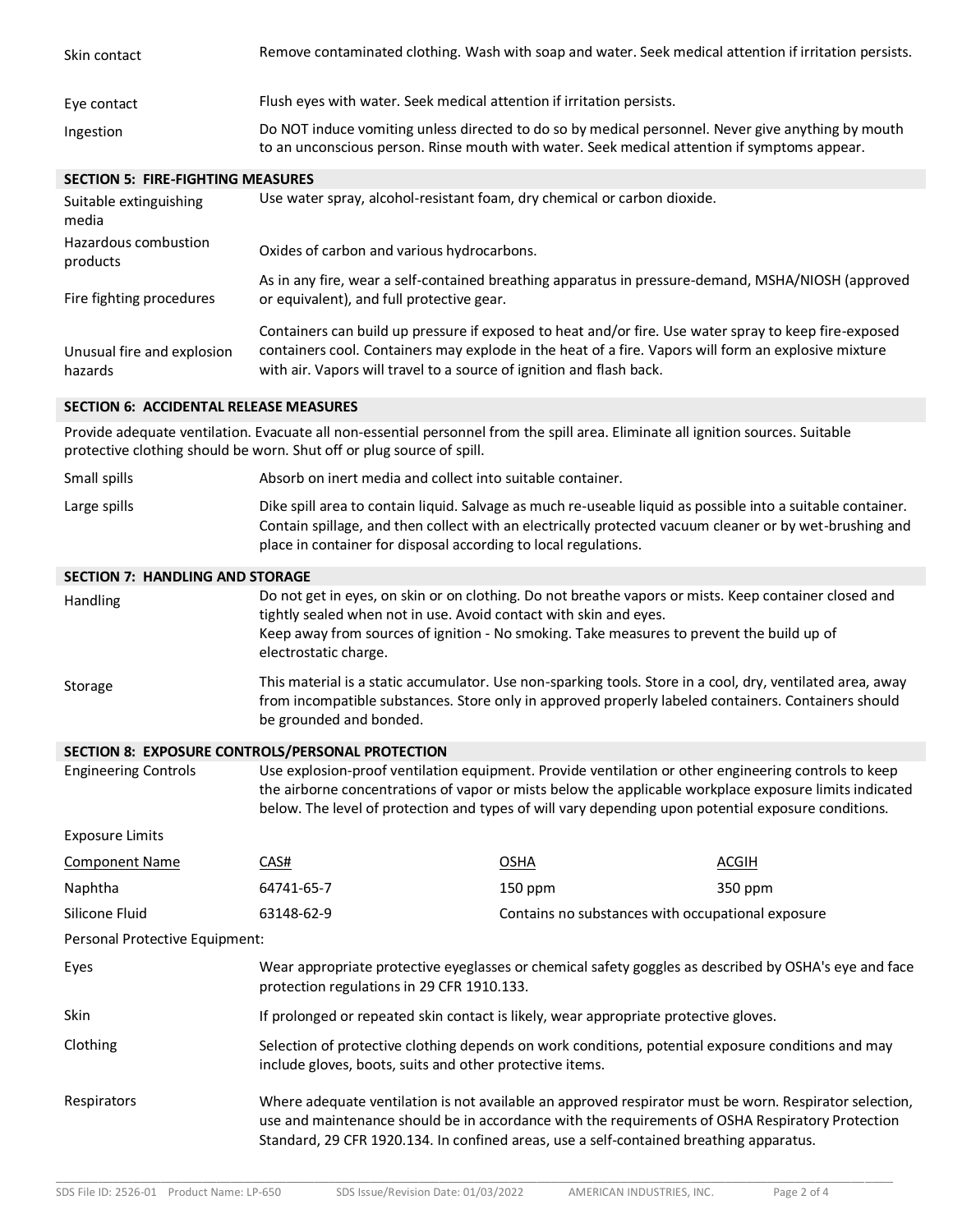| <b>SECTION 9: PHYSICAL AND CHEMICAL PROPERTIES</b>                               |                                                                                                                                                                                      |                                                                                                                                     |                              |
|----------------------------------------------------------------------------------|--------------------------------------------------------------------------------------------------------------------------------------------------------------------------------------|-------------------------------------------------------------------------------------------------------------------------------------|------------------------------|
| Appearance<br>Odor                                                               | Clear, colorless liquid.<br>Petroleum odor.                                                                                                                                          |                                                                                                                                     |                              |
| pH                                                                               | Not applicable.                                                                                                                                                                      |                                                                                                                                     |                              |
| Melting freezing point                                                           | No available data.                                                                                                                                                                   |                                                                                                                                     |                              |
| Flash point                                                                      | 128°F (53°C)                                                                                                                                                                         |                                                                                                                                     |                              |
| <b>Specific Gravity</b>                                                          | 0.78                                                                                                                                                                                 |                                                                                                                                     |                              |
| Solubility                                                                       | Negligible                                                                                                                                                                           |                                                                                                                                     |                              |
| Auto-ignition temperature                                                        | 664°F (351°C)                                                                                                                                                                        |                                                                                                                                     |                              |
| Volatile %                                                                       | $\geq 85$                                                                                                                                                                            |                                                                                                                                     |                              |
| <b>Boiling range</b>                                                             | 357 - 380°F (181 - 193°C)                                                                                                                                                            |                                                                                                                                     |                              |
| Evaporation rate (BuAc=1)                                                        | $<$ 1                                                                                                                                                                                |                                                                                                                                     |                              |
| Flammable limits                                                                 | Upper: 6<br>Lower: 1                                                                                                                                                                 |                                                                                                                                     |                              |
| Vapor pressure                                                                   | 1.5 mmHg                                                                                                                                                                             |                                                                                                                                     |                              |
| Vapor density (Air-1)                                                            | 2.8.                                                                                                                                                                                 |                                                                                                                                     |                              |
| <b>SECTION 10: STABILITY AND REACTIVITY</b>                                      |                                                                                                                                                                                      |                                                                                                                                     |                              |
| Chemical stability                                                               | Stable under normal use and temperature conditions;.                                                                                                                                 |                                                                                                                                     |                              |
| Conditions to avoid                                                              | Keep away from heat, flame and other potential ignition sources. Temperatures in excess of<br>120 °F for prolonged periods.                                                          |                                                                                                                                     |                              |
| Incompatible Materials                                                           | Strong oxidizing agents.                                                                                                                                                             |                                                                                                                                     |                              |
| Hazardous polymerization                                                         | Will not occur.                                                                                                                                                                      |                                                                                                                                     |                              |
| SECTION 11: TOXICOLOGICAL INFORMATION                                            |                                                                                                                                                                                      |                                                                                                                                     |                              |
| Signs and symptoms of<br>overexposure                                            |                                                                                                                                                                                      |                                                                                                                                     |                              |
| Skin                                                                             |                                                                                                                                                                                      | Contact can cause redness and irritation. Severity depends on the amount and duration of exposure.                                  |                              |
| Eyes                                                                             |                                                                                                                                                                                      | Vapors are irritating to the eyes. Liquid contact will cause stinging and tearing.                                                  |                              |
| Inhalation                                                                       | Excessive inhalation of high concentrations may be harmful. Mist or vapor can irritate the throat and<br>lungs. Breathing this material may cause central nervous system depression. |                                                                                                                                     |                              |
| Ingestion                                                                        | If swallowed this material may irritate the mucous membranes of the mouth throat and esophagus.<br>Aspiration of this material into the lungs may result in damage or death.         |                                                                                                                                     |                              |
| <b>Component Name</b>                                                            | <b>Acute Oral Toxicity</b>                                                                                                                                                           | <b>Acute Inhalation Toxicity</b>                                                                                                    | <b>Acute Dermal Toxicity</b> |
| Naphtha                                                                          | LD50 rat: >5000 mg/kg                                                                                                                                                                | LC50 rat: 9 mg/l                                                                                                                    | LD50 rabbit: >2000 mg/kg     |
| Silicone Fluid                                                                   | KD50 rat: >17000 mg/kg                                                                                                                                                               | LD50 rat: No available data                                                                                                         | LD50 rabbit: >2000 mg/kg     |
| SECTION 12: ECOLOGICAL INFORMATION                                               |                                                                                                                                                                                      |                                                                                                                                     |                              |
| Ecotoxicity                                                                      | Expected to be toxic to aquatic organisms. May cause long-term adverse effects in the aquatic<br>environment.                                                                        |                                                                                                                                     |                              |
| Mobility                                                                         | Highly volatile, will partition rapidly to air. Not expected to partition to sediment and wastewater solids.                                                                         |                                                                                                                                     |                              |
| Biodegradation                                                                   | Expected to be inherently slowly biodegradable.                                                                                                                                      |                                                                                                                                     |                              |
| Atmospheric Oxidation                                                            | Expected to degrade rapidly in air.                                                                                                                                                  |                                                                                                                                     |                              |
| <b>SECTION 13: DISPOSAL CONSIDERATIONS</b>                                       |                                                                                                                                                                                      |                                                                                                                                     |                              |
|                                                                                  | classification determination are listed in 40 CFR Parts 261.3. Additionally                                                                                                          | Chemical waste generators must determine whether a discarded chemical is classified as a hazardous waste. US EPA guidelines for the |                              |
| <b>SECTION 14: TRANSPORT INFORMATION</b>                                         |                                                                                                                                                                                      |                                                                                                                                     |                              |
| DOT INFORMATION FOR<br><b>QUANTITIES GREATER THAN 5</b><br>LITERS PER CONTAINER: | UN1268, Petroleum Distillates, n.o.s., 3, PGIII                                                                                                                                      |                                                                                                                                     |                              |

DOT INFORMATION FOR QUANTITIES LESS THAN 5.0 Petroleum Distillates, n.o.s, Limited Quantity

LITERS PER JUG: